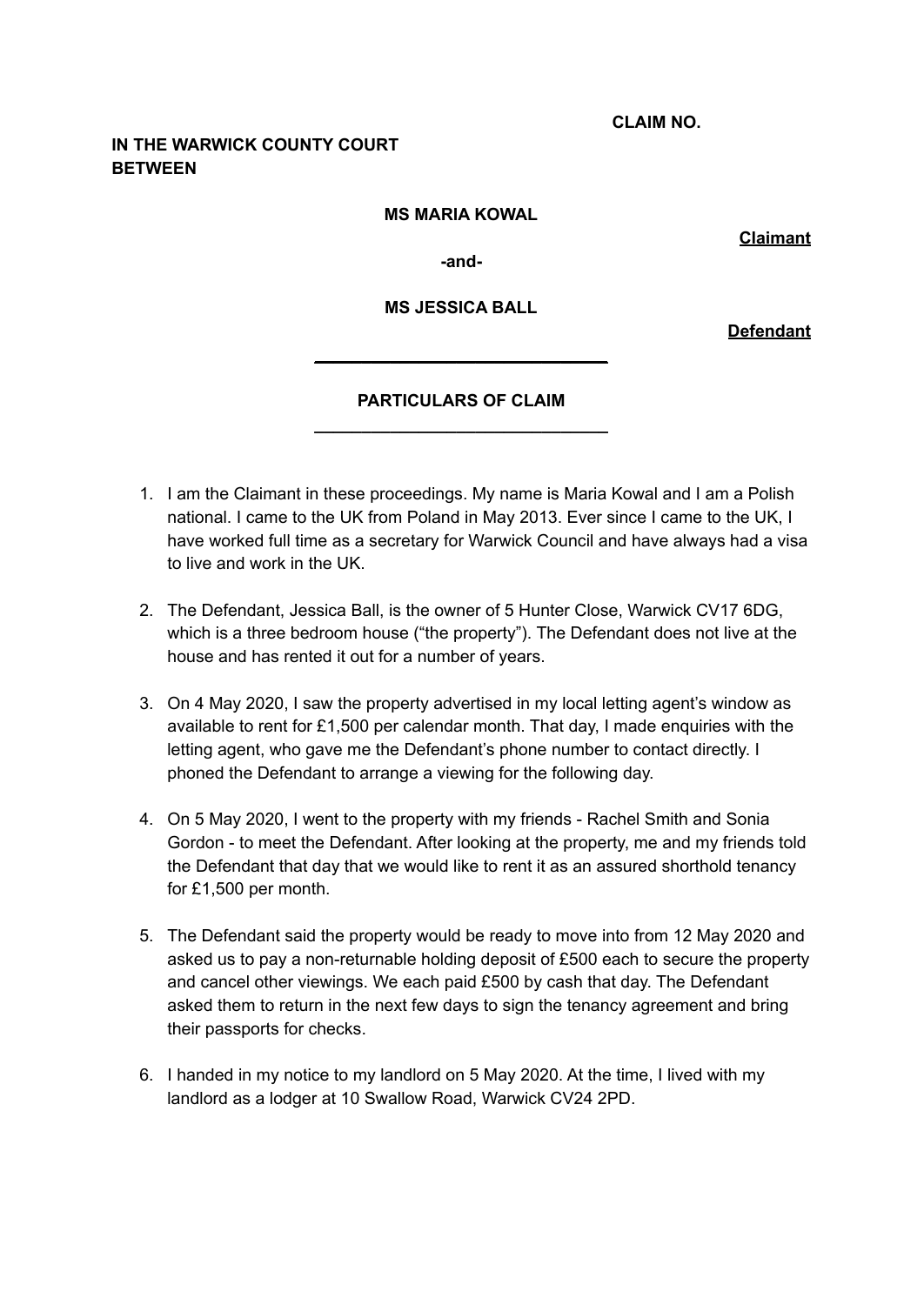- 7. The Defendant is the freehold owner responsible for the premises at 5 Hunter Close, Warwick CV17 6DG. She has a duty under s.33 of the Equality Act 2010 not to discriminate in the disposal of the premises, which includes not letting the property.
- 8. The Defendant discriminated against me when she refused to let the property to me because of my race. I am Polish. The Defendant treated me less favourably than she treated my friends, who are English, as she was willing to let the property to them.
- 9. I am able to afford to pay the rent and the deposit just as my friends are. I have good references showing that I would be a good tenant and my friends have the same sorts of references. My friends are appropriate comparators.
- 10. This was direct discrimination in breach of s.13 of the Equality Act 2010 due to the following actions.

## PARTICULARS

(i) On 10 May 2020, I went back to the property with my friends to meet the Defendant. We wanted to sign the tenancy agreement and show the Defendant our passports.

(ii) When the Defendant saw that I had a Polish passport, she said she could not accept me as a tenant because I did not have a British passport. The Defendant said she would have to do additional checks to see if I had the right to rent her house. As she did not have time to do those checks she could not rent to me.

(iii) The Defendant said she would still be able to let the property to my friends as they had British passports, but they would need to cover the full rent or find another tenant.

(iv) As the Defendant had taken the property off the market and was not told at the first meeting that I was Polish, she said she would not return the deposit to me.

11. Due to the Defendant's actions, I have suffered loss, damage, distress, discomfort and inconvenience. I claim for injury to feelings under s.119 Equality Act 2010.

## PARTICULARS OF GENERAL DAMAGE

- (a) I had to move out of my room at 10 Swallow Road and stay on my friend's floor for three nights from 12 to 15 May 2020.
- (b) I was worried because I did not have anywhere else to live.
- (c) I was distressed and humiliated by the Defendant's actions.

### PARTICULARS OF SPECIAL DAMAGE

I had to pay for the following things: